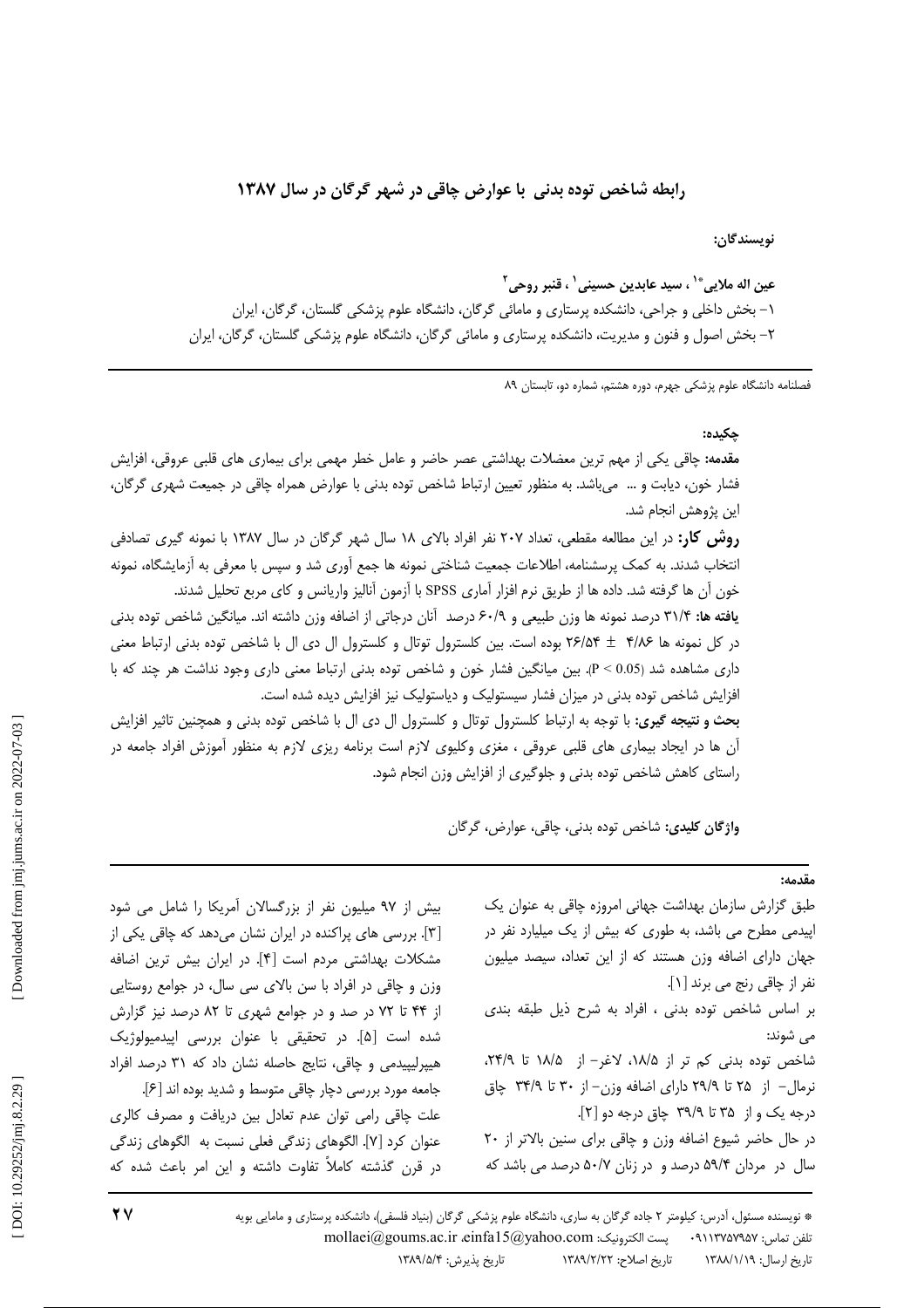عین اله ملایی و همکاران

زندگی روزانه، تقریباً بی هیچ فعالیت بدنی سیری شود [۸]. از طرف دیگر به خاطر در دسترس بودن مواد غذایی و همچنین بر اثر ظهور خوراكي هاي متنوع جديد مانند انواع تنقلات، تعجب آور نیست که چاقی مشکل عمده سلامت جوامع بشری شده است. عامل غذایی و الگوی فعالیتی دو عامل مهم در بوجود آمدن چاقی هستندکه باعث مرگ سیصد هزار نفر در سال در آمریکا می شود و دومین عامل مرگ و میر بعد از سیگار می باشد [۹].

ارزیابی افزایش وزن با سه شاخص مهم ارتباط دارد که عبارتند از: شاخص توده بدنی، اندازه دور کمر و علائم خطر همراه چاقی. شواهد کافی وجود دارد که با افزایش شاخص توده بدنی بیش از ۲۵ کیلوگرم بر متر مربع، خطر ابتلا به بیماری های قلبی عروقی وسایر امراض، به طور چشمگیری فزونی می یابد و همچنین هنگامی که شاخص توده بدنی به ۳۰ کیلوگرم بر متر مربع و بالاتر برسد خطر مرگ بیش تر می شود. با افزایش شاخص توده بدنی متوسط، فشارخون وغلظت کلسترول افزایش و اچ دی ال (High-density lipoprotein - HDL) كاهش مى يابد. خطر افزایش فشار خون و کلسترول (و یا هر دو) در مردان خیلی چاق دو برابر مردانی است که وزن طبیعی دارند. این خطر در زنان بسيار چاق، به چهار برابر افزايش مى يابد [۵]. هم چنين خطر بروز سرطان هائی نظیر سرطان پستان،کولون، پروستات، رحم،

كليه و مثانه در حضور چاقى و اضافه وزن افزايش مى يابد [٩]. بیماران با چاقی مرکزی که دارای تجمع چربی داخل شکم می باشند، دچار عوارض متابولیک شناخته شده از جمله سندرم متابولیک (شامل مقاومت به انسولین، افزایش انسولین، اختلال در چربی خون و افزایش فشار خون) میشوند [۱۰]. همچنین مطالعات، ارتباط بين چاقى مركزى و افزايش ابتلا به حادثه عروقی مغز، سکته، افزایش فشار خون، دیابت شیرین و مرگ و میر را نشان می دهد. این افزایش عوامل خطر، سبب پیدایش چرخه معیوبی در جهت ایجاد تاخیر در درمان چاقی می شود [۸]. حادثه عروقی مغز، افزایش فشار خون، دیابت شیرین، اختلالات تولید مثل، سرطان ها، اختلالات کیسه صفرا و اختلالات تنفسی از بیماری های همراه چاقی هستند [۳].

با توجه به تفاوت های قومی و فرهنگی در مناطق مختلف ایران، به منظور تعیین ارتباط بین شاخص توده بدنی با عوارض همراه چاقی در جمعیت شهری گرگان، پژوهشگران اقدام به طراحی يژوهش حاضر كردند.

روش کار:

نوع مطالعه مقطعی بود. نمونه گیری به صورت تصادفی ساده با تخصیص متناسب از جامعه شهری گرگان بدین صورت انجام شد كه تعداد ٢٠٧ نمونه بدست آمده از فرمول مربوطه، بين تمام مراکز بهداشتی درمانی شهر گرگان (شامل ۶ مرکز و پایگاه های

# .<br>فصلنامه دانشگاه علوم یزشکی جهرم، دوره هشتم، شماره دو، تابستان ۸۹

مربوط به آن، جمعاً ۱۸ پایگاه) تقسیم شد. سپس با مراجعه به آدرس خانوارها، در صورت تمایل به شرکت در طرح، از افراد بالای ١٨ سال آن خانواده يک نفر به حکم قرعه انتخاب و ضمن اندازه گیری وزن، قد و فشار خون، اطلاعات جمعیت شناختی وی ثبت شد. سپس با معرفی افراد به آزمایشگاهی که از قبل هماهنگی شده بود، آزمایش های لازم به صورت رایگان انجام شد. قد افراد بر حسب متر و وزن افراد با حداقل لباس و با ترازوي قابل حمل سوهنل (Soehnle) ساخت کشور آلمان، بر حسب کیلوگرم و با ابزار یکسان برای تمام نمونه ها اندازه گیری شد. اگر فردی مایل به شرکت در طرح نبود، از مطالعه حذف و به جای او، از خانه مجاور سمت راست و یا سمت چپ یک نفر جایگزین انتخاب مے شد.

روش اندازه گیری شاخص های خونی عبارت بودند از: گلوکزاکسیداز برای قند خون ناشتا، کلسترول اکسیداز بر اساس واکنش تریندر برای بررسی کلسترول، آنزیماتیک بر اساس واکنش تریندر برای بررسی تری گلیسرید، روش شیمیایی برای هموگلوبین ای وان سی (HbA1c)، روش رنگ سنجی پارس آزمون برای اندازه گیری اسید اوریک، روش الیزا برای انسولین سرم، روش رسوبی برای اچ دی ال و برای محاسبه ال دی ال (Low density lipoprotein - LDL) از فرمول فريدوال براي مقادیر تری گلیسرید کم تر از ۴۰۰ استفاده شد. در ضمن تمامی آزمایش ها با استفاده از کیت های پارس آزمون بوده است. پس از ورود اطلاعات به نرم افزار SPSS ، از آزمون آماری آنالیز واریانس برای تحلیل داده های کمی و از آزمون کای مربع برای داده های اسمی استفاده شد. سطح معنی داری برای تمام آزمون ها ۰/۰۵ و توان آزمون ۸۰ درصد در نظر گرفته شد.

## يافته ها :

نتایج این مطالعه نشان داد از تعداد ۲۰۷ نفر شرکت کننده در طرح، ۸۶ نفر مرد و ۱۲۰ نفر زن و یک نفر نیز دوجنسی بوده است. ۴۲ درصد شرکت کنندگان خانه دار بوده، و اکثریت (۳۴/۸ درصد) دارای مدرک تحصیلی دیپلم بوده اند. حداقل سن نمونه ها ١٨ و حداكثر سن٨٣ سال با ميانگين سنى ٣٨/۵ و انحراف معيار ۱۳/۵ سال بوده است. ۱۲/۱ درصد نمونه ها سیگاری بوده و ۵۱/۷ درصد در طول روز فعالیت ورزشی یا حداقل ۲۰ دقیقه پیاده روی نداشته اند و آن هائی که فعالیت بدنی داشته اند زمان مذکور به طور میانگین سه روز در هفته و هر بار به مدت ۲۶ دقيقه بوده است.

از نظر سابقه بیماری های مهم طبق اظهارات خود افراد، ٨/٢ درصد دیابت، ۸/۲ درصد بیماری قلبی و ۵/۳ درصد اختلالات غده تیروئید داشته که تحت درمان بوده اند و ۷۸/۳ درصد بیماری سیستمیکی نداشته اند.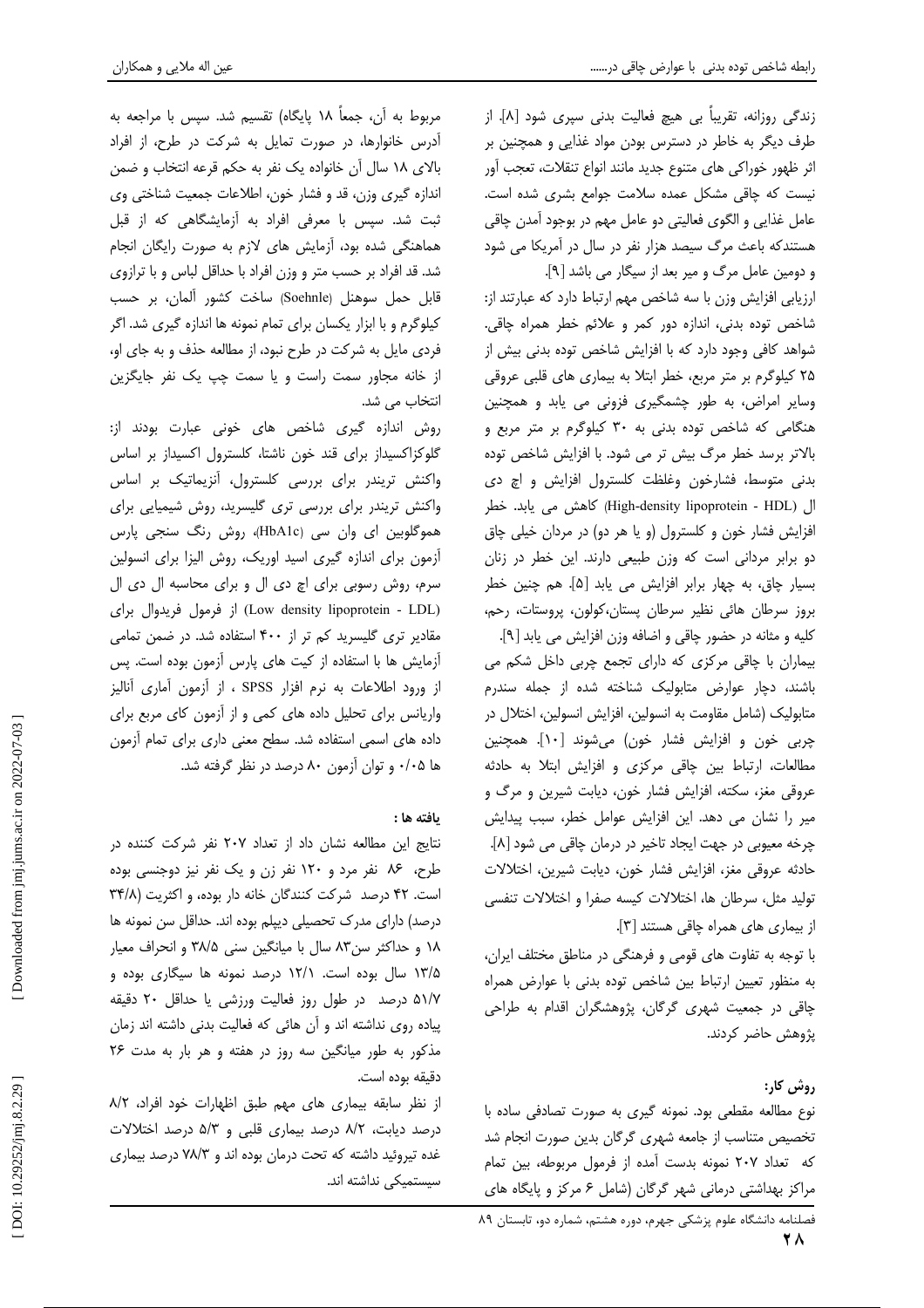مورد پژوهش ۲۶/۵۴ ±۴/۸۶ بوده است.

نتايج اين مطالعه نشان داد ٣۶/٧ درصد شركت كنندگان داراي

اضافه وزن بوده اند. میانگین شاخص توده بدنی در کل واحدهای

میانگین فشار خون سیستولیک در افراد لاغر ۲۳/۷۳ ± ۱۳۶/۸۷

میلیمتر جیوه، در افراد نرمال ۲۲/۳۹ ± ۱۳۶/۸۹ میلیمتر جیوه، در

افراد دارای اضافه وزن ۱۴۱/۹۲ + ۱۴۱/۹۲ میلیمتر جیوه، در افراد

چاق درجه یک ۱۹/۹۹ ± ۱۴۳/۹۳ میلیمتر جیوه و در افراد چاق

همچنین نتایج نشان داد که میانگین قند خون در کل واحدهای

مورد مطالعه ۹۴/۱۴ میلی گرم در دسی لیتر و بالاترین میزان

میانگین قند خون، در افراد دارای اضافه وزن (۹۸ میلی گرم در

دسی لیتر) بوده است. میانگین اچ دی ال و ال دی ال به ترتیب

در کل واحدها ۴۲/۶۹ و ۹۴/۴۶ میلی گرم در دسی لیتر بوده که

بیش ترین میزان میانگین اچ دی ال در افراد چاق درجه دو

(۳۵/ ۴۵/ میلی گرم در دسی لیتر) و بیش ترین میزان میانگین

درجه دو ۱۷/۰۱ ۱۴۴/۹۳ میلیمتر جیوه بوده است.

ال دی ال در افراد چاق درجه یک (۱۱۲/۰۵۳ میلی گرم در دسی لیتر) بوده است. میانگین تری گلیسرید و کلسترول توتال به ترتیب درکل واحدها ۱۴۲/۹۳ و ۱۶۴/۸۹ میلی گرم در دسی لیتر بوده که بیش ترین میزان میانگین تری گلیسرید (۱۶۹میلی گرم در دسی لیتر) در افراد دارای چاقی درجه دو، و بیش ترین میزان میانگین کلسترول توتال (۱۸۴/۲۱ میلی گرم در دسی لیتر) در افراد دارای چاقی درجه یک بوده است.

میانگین هموگلوبین ای وان سی در کل واحدهای مورد مطالعه ۷/۰۵۴ میلی گرم در دسی لیتر بوده که بالاترین میانگین مربوط به افراد دارای اضافه وزن (۷/۲۲۹ میلی گرم در دسی لیتر) می باشد. میانگین اسید اوریک خون در کل ۵/۲۰۴ میلی گرم در دسی لیتر و بالاترین میانگین در افراد چاق درجه دو (۵/۸۴۲ میلی گرم در دسی لیتر) بوده است. میانگین انسولین سرم در کل ۱۰/۲۲۶ واحد و بالاترین مقدار میانگین در افراد چاق درجه دو ۱۲/۳۱۷ واحد بوده است (جدول ۱).

جدول ١ : فراواني، ميانگين و انحراف معيارعوارض همراه چاقي در نمونه هاي مورد پژوهش

| چاقی درجه دو                                |               | چاقی درجه یک                       |    | اضافه وزن                                       |    | طبيعي                                           |    | کم وزنی                         |    | $\rm BMI$ سطوح |
|---------------------------------------------|---------------|------------------------------------|----|-------------------------------------------------|----|-------------------------------------------------|----|---------------------------------|----|----------------|
| Mean $&$ SD                                 | n             | Mean $&$ SD                        | n  | Mean & SD                                       | n  | Mean $&$ SD                                     | n  | Mean & SD                       | n  | آزمایش ها      |
| PV/77± 7P/0P                                | $\lambda$     | 98/9. ±٣١/٢٨                       | ۳λ | <b>AVIAN ITYIAN</b>                             | ٧۶ | $\lambda$ ۹/٣١ $\pm$ ٣٣/١٨                      | ۶۵ | $MN$ $T \pm 79/1$               | ۱۶ | <b>FBS</b>     |
| $f\Delta/V\Delta \pm 17/9f$                 | $\mathcal{N}$ | $f''/YF \pm Y''/TY$                | ۳λ | $f1/\Delta\Delta \pm 1.77$                      | ٧۶ | <b>FT/AA ±1T/18</b>                             | ۶۵ | $\frac{1}{2}$                   | ۱۶ | <b>HDL</b>     |
| $90/44$ $\pm$ ۶۳/۴۴                         | ۱۲            | $117/40$ $±57/9$                   | ۳λ | 98/09 ±TY/OY                                    | ٧۶ | LA/VA ±TA/AI                                    | ۶۵ | $Y9/Y1 \pm 7.1Y$                | ۱۶ | LDL            |
| ISA INVIT                                   | ۱٢            | 187/81 ±77/09                      | ٣٨ | 159/81 ±00/85                                   | ٧۶ | 137/51 ±97/0.                                   | ۶۵ | 113/02 ± 31/17                  | ۱۶ | Triglyceride   |
| IVA/AA ±VF/.T                               | ۱٢            | <b>INFITS ±V./91</b>               | ٣٨ | 188/17 ± 19/17                                  | ٧۶ | $\Delta f / \Delta \pm \tau \chi / \Delta \chi$ | ۶۵ | 14.105 ±٣١/٧٠                   | ۱۶ | Cholesterol    |
| $5/NT + Y/V\Delta$                          | $\lambda$     | $Y/Y \setminus \pm \frac{1}{2}$    | ٣۵ | $Y/YY \pm Y/\cdot \Lambda$                      | ٧٢ | $5/\lambda$ $\pm 7/\lambda$                     | ۶۴ | $Y/\cdot \Lambda \pm 1/5\Delta$ | ١۵ | HbA1c          |
| $\Delta/\Lambda f$ $\pm \Upsilon/\Lambda$ . | ۱٢            | $\Delta/\Delta f = \pm 7/7 \Delta$ | ۳۸ | $\Delta/\lambda$ $\pm \frac{\lambda}{\alpha}$ . | ٧۶ | $\Delta/\gamma$ $\pm \gamma/\gamma$             | ۶۵ | $f/S9 \pm 1/T1$                 | ۱۶ | AU             |
| <b>17/77 ±۶/۲۶</b>                          | ۱٢            | $17/1Y \pm 1.4A$                   | ٣٨ | $\frac{1}{2}$ . $\pm \frac{1}{2}$               | ٧۶ | $\lambda/\lambda\Delta \pm \lambda/\cdot\tau$   | ۶۵ | $Y/91$ $\pm$ 4/45               | ۱۶ | Insulin        |

بر اساس اظهارات شركت كنندگان در پژوهش، ۱۶/۴ درصد افراد از اختلالات خواب و ۱۷/۴ درصد آنان از تنگی نفس شبانه رنج می بردند. همچنین ۳۶/۲ درصد از افراد مورد مطالعه دارای مشکلات مفصلی بوده اند.

اختلالات خواب برحسب شاخص توده بدنی، در افراد لاغر ۱۲/۵ درصد، در افراد نرمال ۱۶/۹ درصد ، در افراد دارای اضافه وزن ۱۹/۷ درصد ، در افراد چاقی درجه یک ۱۳/۲ درصد و در افراد چاق درجه دو ۸/۳ درصد بوده است.

تنگی نفس شبانه برحسب شاخص توده بدنی، افراد لاغر ۱۲/۵ درصد ، افراد نرمال ۲۳/۱ درصد ، افراد دارای اضافه وزن ۱۳/۲ درصد ، افراد چاقی درجه یک ۲۱/۱ درصد و افراد چاق درجه دو ۸/۳ درصد تنگی نفس شبانه داشته اند.

از نظر مشکلات مفصلی بر اساس شاخص توده بدنی، افراد لاغر ۳۷/۵ درصد ، افراد نرمال ۳۰/۸ درصد ، افراد دارای اضافه وزن ۳۲ درصد ، افراد چاقی درجه یک ۱۳ درصد و در افراد چاق درجه

دو ۴ درصد دارای مشکلات مفصلی بوده اند.

آزمون آماری آنالیز واریانس نشان داد که بین کلسترول ال دی ال و شاخص توده بدنی ارتباط خطی مستقیم وجود دارد که این ارتباط از نظر آماری معنی دار بوده است (P = 0.029). همچنین بین کلسترول توتال و شاخص توده بدنی نیز رابطه معنی دار آماري وجود دارد ( P = 0.009) (نمودار یک).

نتایج نشان داد که بین سایر عوارض همرا چاقی در این تحقیق (قند خون ناشتا، ترى گليسريد، اچ دى ال، انسولين سرم، هموگلوبین ای وان سی، اسید اوریک، اختلالات خواب، تنگی نفس شبانه و اختلالات مفصلی) با شاخص توده بدنی رابطه معنی دار آماری وجود ندارد.

همچنین بین میانگین فشار خون و شاخص توده بدنی از نظر آماری ارتباط معنی داری مشاهده نشد. هر چند که با افزایش شاخص توده بدنی هم فشار سیستولیک و هم فشار دیاستولیک افزایش می یابد (نمودار ۱).

Downloaded from jmj.jums.ac.ir on 2022-07-03

DOI: 10.29252/jmj.8.2.29]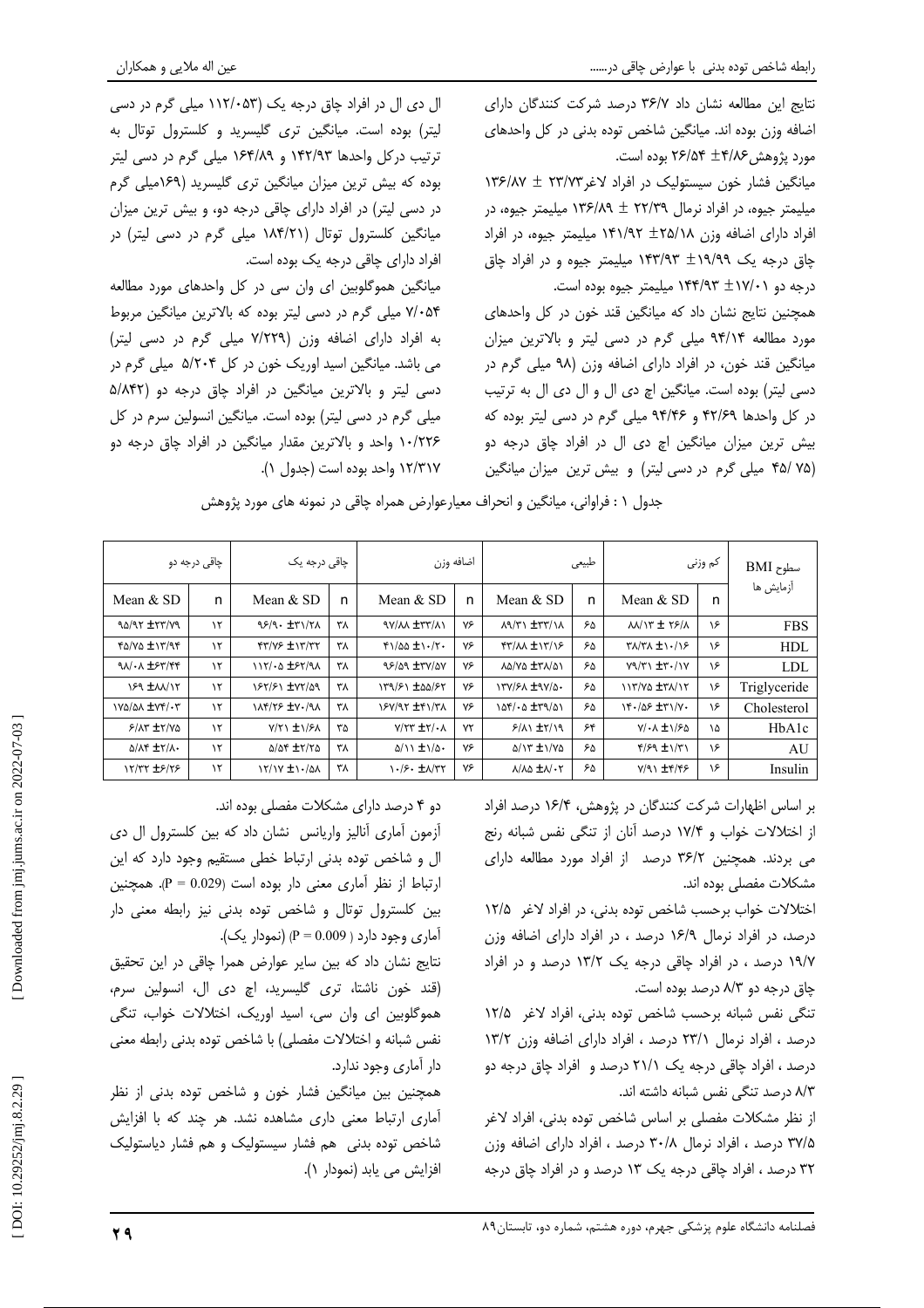

نمودار ۱ : میانگین کلسترول ال دی ال ، کلسترول توتال، فشار خون دیاستولیک و فشار خون سیستولیک بر حسب سطوح مختلف شاخص توده بدنی

## بحث و نتیجه گیری:

نتايج اين مطالعه نشان دادكه ٣۶/٧ درصد اضافه وزن داشته اند و میانگین شاخص توده بدنی در کل واحدهای مورد پژوهش ۲۶/۵۴ با انحراف معیار ۴/۸۶ بوده است. یافته های قربانی و همکاران وی در جمعیت ۵۵–۲۰ سال شهر سمنان نیز نشان می دهد که ۵۵/۵ درصد از کل جامعه مورد بررسی دارای درجات مختلفی از چاقی بوده اند، به طوری که ۳۵/۷ درصد از افراد اضافه وزن و ١٩/٨ درصد چاق بوده اند [١١]. نتايج تحقيق باسكين و همكاران به منظور تعیین میزان شیوع چاقی، نشان می دهد یک سوم جمعیت آمریکا چاق هستند (۲۷/۶ درصد مردان و ۳۳/۲ درصد زنان) [۱۲]. همچنین بر اساس مطالعه هدلی و همکاران، ۳۲/۲ درصد بزرگسالان آمریکا چاق هستند [۱۳]. در مطالعه کاویان و همکاران تحت عنوان بررسی شیوع چاقی و توزیع چربی و عوامل موثر بر آن ها در کارکنان زن دانشگاه علوم پزشکی شهید بهشتی نتایج بدست آمده حاکی از آن است که میانگین شاخص توده بدني ٢٥/٣ بوده است [١۴]. نتايج مطالعه حاضر با نتايج مطالعه مذکور همخوانی دارد.

داده های مطالعه حاضر نشان داد که بین کلسترول توتال و كلسترول ال دى ال با شاخص توده بدنى ارتباط معنى دار آمارى وجود دارد (P = 0.05). در این خصوص کلیشادی اظهار می دارد که ۲۳ درصد از افراد، کلسترول ال دی ال بیش از دهک ۹۵ و ۲۷ درصد کلسترول اچ دی ال کم تر از دهک ۵ داشته اند، که با تفاوت معنی داری پیش از مقادیر استاندارد است [۱۵]. نتایج مطالعه رول و همکاران نشان داد که چاقی دور شکم ارتباط معنی داري با كلسترول اچ دي ال (P = 0.0005 ) و كلسترول ال دي ال (P = 0.01) دارد [۱۶]. نتایج سانگ وو و همکاران در کشورکره نیز دلالت بر این دارد که با افزایش شاخص توده بدنی، کلسترول خون افزايش مي يابد[١٧]. اين مورد با نتايج مطالعه حاضر همخوانی دارد.

همچنین داده های مطالعه حاضر نشان داد بین تری گلیسرید با شاخص توده بدنی ارتباط معنی دار آماری وجود ندارد. کلیشادی و همکارانش در یافته های تحقیقی خود اعلام داشته اندکه ۴۹ درصد افراد مورد بررسی، تری گلیسرید بیش از صدک ۹۵ داشته اندکه با تفاوت معنی داری بیش از مقادیر استاندارد بوده

فصلنامه دانشگاه علوم پزشکی جهرم، دوره هشتم، شماره دو، تابستان ۸۹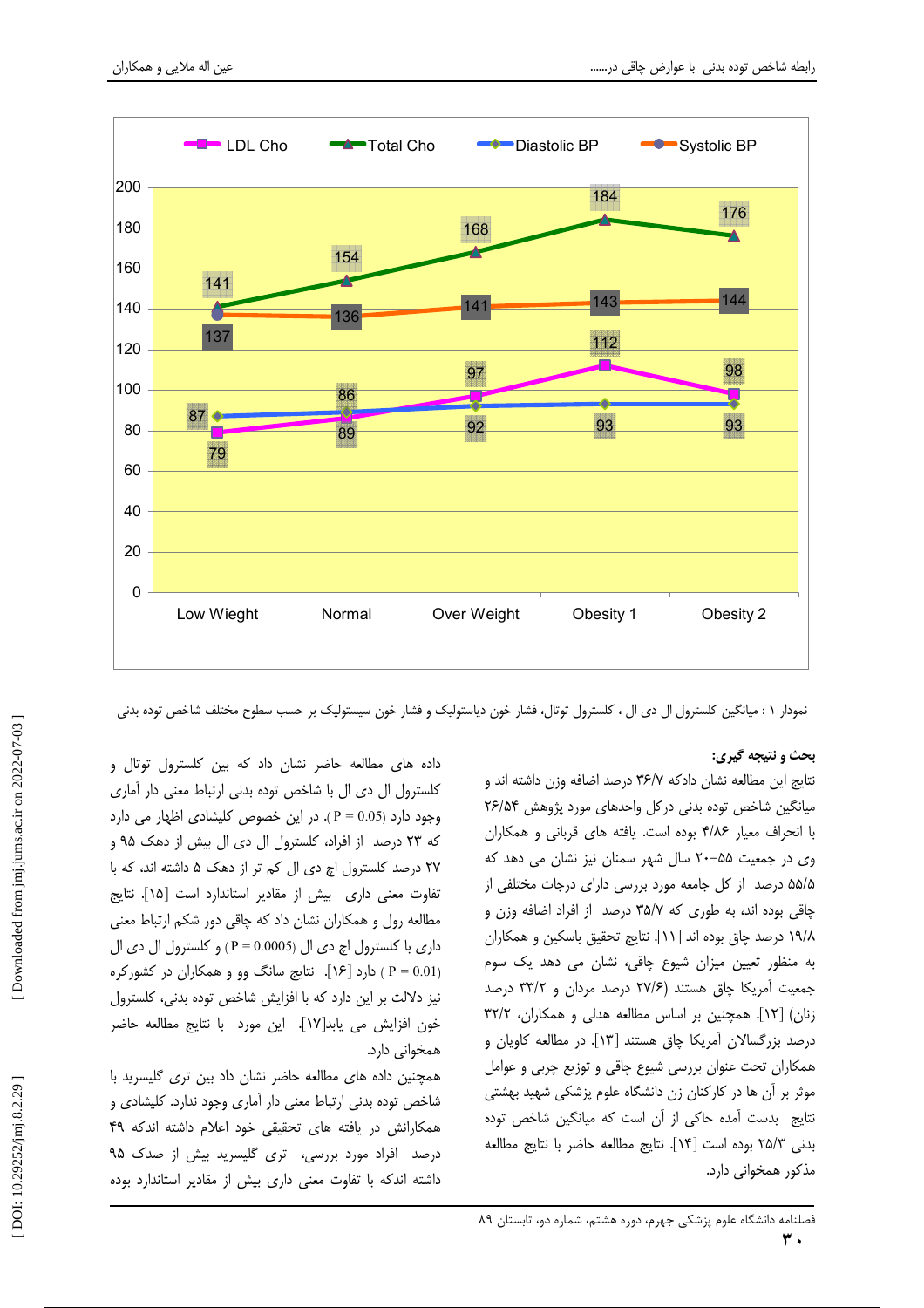عین اله ملایی و همکاران

است [١٣]، اما راست روان اظهار داشته است كه به طور كلي بین شاخص توده بدنی و تری گلیسیرید ارتباط مستقیمی وجود ندارد [۱۸].

به نظر می رسد تفاوت در نتایج مطالعه کلیشادی و مطالعه حاضر ناشی از این باشد که تمام نمونه های تحقیق کلیشادی را بیماران دارای اختلال متابولیک تشکیل می دادند در حالی که نمونه های مورد بررسی این پژوهش جمعیت سالم با سطوح مختلف شاخص توده بدنی بوده است.

نتايج نشان داد كه ميانگين قند خون ناشتا در كل نمونه ها ۹۴/۱۴ میلی گرم در دسی لیتر بوده و با افزایش شاخص توده بدنی، میزان قند خون ناشتا نیز افزایش یافته ولی این افزایش از نظرآماری معنی دار نبوده است. در این زمینه راست روان می نویسد فقط در زنان آن هم در گروه سنی ۲۵– ۱۵ سال و ۴۵– ۳۵ سال بین شاخص توده بدنی و گلوگز خون اختلاف معنی داری وجود داشته، ولی به طور کلی بین شاخص توده بدنی با گلوکز ارتباط مستقیمی وجود ندارد [۱۵] که با نتایج این تحقیق مشابهت دارد.

نتايج مطالعه حاضر نشان داد كه بين ساير عوارض همراه چاقى در این تحقیق (قند خون ناشتا، تری گلیسرید، اچ دی ال، انسولین سرم، هموگلوبین ای وان سی، اسید اوریک، اختلالات خواب، تنگی نفس شبانه و اختلالات مفصلی) با شاخص توده بدنی رابطه معنی دار آماری وجود ندارد.

بافته های کاظمی و همکاران نشان داده است شیوع کمر درد در افراد چاق بیش تر است، اما از نظر آماری تفاوت معنی داری میان شاخص های فربهی و چاقی شکم با بروز کمر درد و شدت آن مشاهده نشده است [١٩].

همچنین بین میانگین فشار خون و شاخص توده بدنی از نظر آماری ارتباط معنی داری وجود ندارد. هر چند که با افزایش

شاخص توده بدنی هم فشار سیستولیک و هم فشار دیاستولیک افزایش می یابد. رحمتی و همکاران وی در تحقیقی که تحت عنوان شیوع چاقی و ارتباط آن با فشارخون بالا در بین دانشجویان دانشگاه تهران انجام داده اند، در یافته اند که بین میانگین فشار خون سیتولیک و دیاستولیک و شاخص توده بدنی همبستگی معنی داری وجود دارد [۲۰]. تفاوت در نتایج دو پژوهش می تواند ناشی از اختلاف جامعه آماری مورد بررسی باشد، زيرا جامعه مورد مطالعه تحقيق رحمتي، افراد چاق بوده اند. همچنین در تحقیق انجام شده توسط نوایی، میانگین فشار خون دیاستولی و سیستولی به ترتیب ۷۲ و ۱۲۲ میلی متر جیوه بوده است ولی شیوع فشار خون سیستولی و دیاستولی به ترتیب در افراد چاق ١٢/٨ درصد و ٢٣/۵ درصد ودر افراد غير چاق ٨/٢ درصد و۲۰ درصد بوده است که تفاوت معنی دار آماری نداشته است [٢١].

**نتيجه گيري:** با عنايت به ميزان چاقي در مطالعه ما كه تفاوت چندانی با شیوع چاقی در سایر نقاط ایران نداشته و یافته های حاصل از این تحقیق مبنی بر وجود ارتباط معنی دار بین شاخص توده بدنی با کلسترول توتال و کلسترول ال دی ال و همچنین با توجه به اثر افزایش کلسترول در ایجاد بیماری های قلبی و عروقی، مغزی وکلیوی، پیشنهاد می شود متولیان بهداشتی برنامه ریزی لازم به منظور آموزش افراد جامعه در جهت کاهش شاخص توده بدنی و یا جلوگیری از افزایش وزن انجام دهند.

در بابان بدین وسیله از معاونت محترم تحقیقات و فناوری دانشگاه علوم پزشکی گرگان، مدیریت محترم آن معاونت، اعضای شورای پژوهشی و سایر همکاران شاغل در آن حوزه و همچنین از معاونت محترم بهداشتی و سایر همکاران شاغل در مراکز بهداشتی که در انجام این تحقیق ما را پاری کرده اند صمیمانه تشکرمی نماید.

# **References:**

 $\mathbf{r}$ 

1. Farbakhsh F, Shafiei Zadeh T, Ramezankhani A, et al. Association between body mass index (BMI) and sociodemographic factors among Iranian females aged 15-44 years. Shahid Bheshti Univ Med Sci J Fac Med 2007; 31(2): 133-139. (Persian)

2. Caro JF. Definitions and classification of obesity. Endotext; 2002: 21-24.

3. Dickey RA, Bartuska DG, Bray GW, et al. AACE/ACE position statement on the prevention, diagnosis and treatment of obesity. Endocrine Practice 1998; 4(5): 297-299.

4. Azizi F. The study of sugar and lipid.  $1<sup>st</sup>$  ed. Tehran: Endoc Metabol Res Center Pub; 2001: 67-83. (Persian)

5. Mirmiran P, Azizi F. Obesity and overweight: chief problem healthy-therapeutic, present and futures. Shahid Bheshti Univ Med Sci J Fac Med 1998; 22(3): 69-81 (Persian)

<sup>6.</sup> Endocrine Research Center, Shahid Beheshti University of Medical Sciences. The epidemiologic survey of hyperlipidemia & obesity in Eslamshar. Tehran: Ministry of Health and Medical Education, Deputy of research; 1999. (Persian)

<sup>7.</sup> Laqnatra I. Nutrition for weight management. In: Kathleen Mahan L, Escott-Stump S (eds). Krausesfood, nutrition and diet therapy. 10<sup>th</sup> ed. USA: W. B. Saunders Co: 2000: 486-516.

<sup>8.</sup> Khazaei MH, Majid Fayaz F, Pirayesh Far A. Understanding diabetes. Mashhad: Mashhad Univ Med Sci Pub. 1996; 81-82. (Persian)

<sup>9.</sup> Connolly HM, Crary JL, McGoon MD, et al. Valvular heart disease associated with fenfluramine phentermine. N Engl J Med 1997; 337: 581-588.

<sup>10.</sup> Bray GA. Health hazards of Obesity. Endocrinol Metabol Clin North Am 1996; 25(4): 907-919.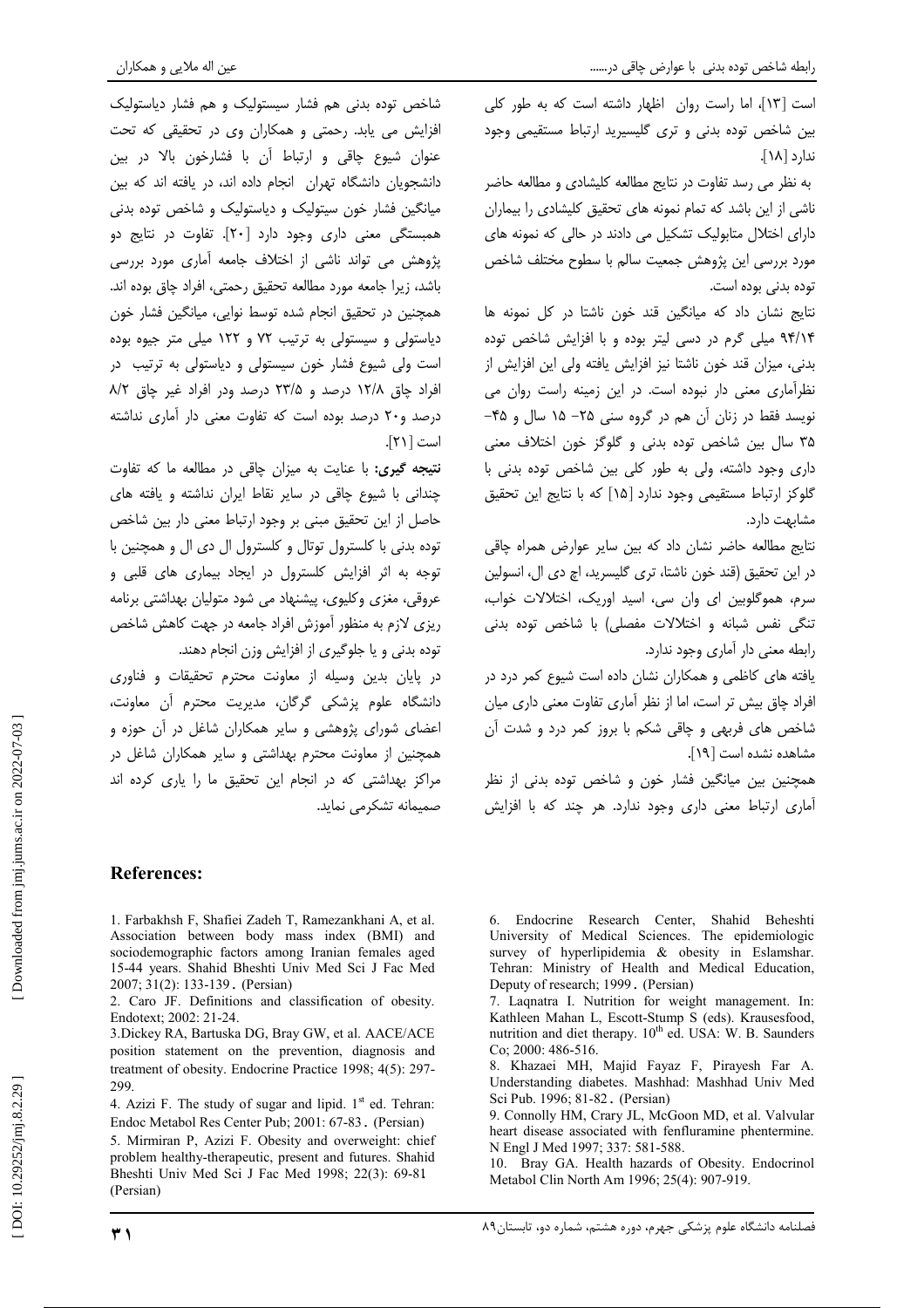11. Ghorbani R, Nazari AA. The Prevalence of obesity and some relation factors in 20-55 years old popular in semnan city. J Semnan Univ Med Sci 1999; 2(1):19-24 (Persian)

12. Baskin ML, Ard J, Franklin F, et al. Prevalence of obesity in the United States. Obes Rev 2005; 6(1): 5-7.

13. Hedley AA, Ogden CL, Johnson CL, et al. Prevalence of overweight and obesity among US children, adolescents, and adults, 1999-2002. JAMA 2004; 291: 2847-2850.

14. Kavian F, Kimiagar M, Golestan B, et al. The Prevalence of obesity and body fat distribution among female workers in Shahid Beheshti University of Medical sciences. Pajouhandeh 2002; 6(5): (25): 459-463. (Persian)

15. Kelishadi R, Hashemi Pour M, Faghih Imani S. Survey of some metabolic disorders in obese children and adolescents. J Qazvin Univ Med Sci 2003; 26(2): 85-94 (Persian)

16. Ruel L, Gaudet D, Perron P, et al. Effect of obesity on HDL and LDL particle sizes in carriers of the null P207L

or defective D9N mutation in the lipoprotein lipase gene: the Ouébec LipD study. Inte J Obes  $2003: 27: 631-637$ .

17. Oh SW, Shin SA, Yun YH, et al. Cut-off Point of BMI and Obesity-Related Co morbidities and Mortality in Middle-Aged Koreans. Obes Res 2004; 12(12): 2031-2040.

18. Rast Ravan H. The prevalence of obesity and its relation with diabetes type 2 in Lahijan city. [PhD dissertation]. Tehran: Tehran Univ Med Sci;1996. (Persian)

19. Kazemi B, Fotuhabadi MR. The study of relation between backache and obesity. J Ahwaz Univ Med Sci 2000; 4(29): 19-25 (Persian)

20. Rahmati F, Moghadass Tabrizi Y, Shidfar F, et al. The Prevalence of obesity and hypertension among Tehran University students. Payesh 2004; 3(2): 123-130. (Persian)

21. Navaei L. Mehrabi Y. Azizi F. The epidemiologic survey of hyperlipidemia, obesity and hypertension in the province of Tehran villages. Iran J Endocrinol Metabol 2000: 2(4): 253-262. (Persian)

 $\tau$